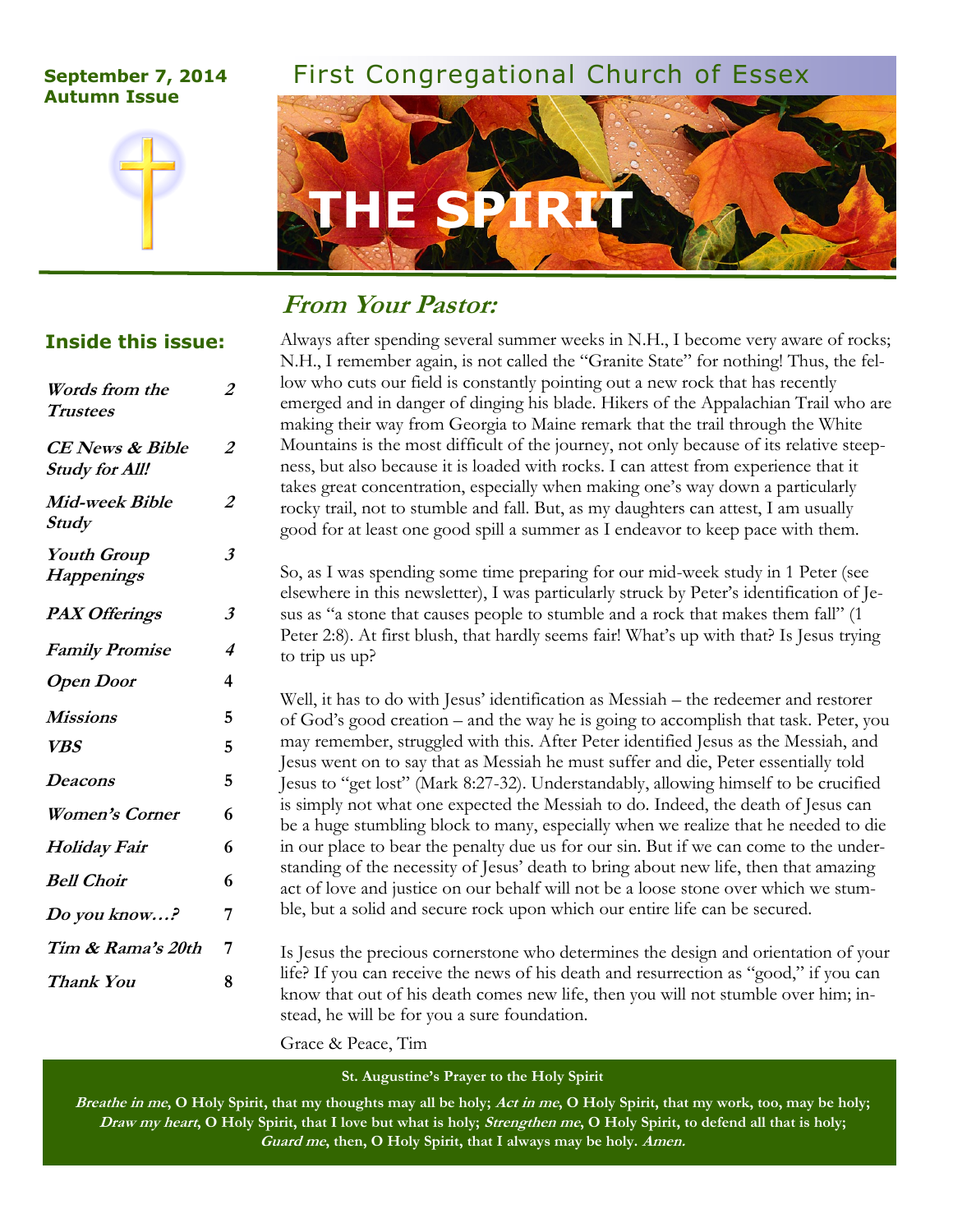### **Words from the Trustees**

Summer has gone by too quickly.

 The Trustees met in June and August taking July off. Other than trying to relax a little the summer focus has been to coordinate the painting and window project which has officially begun and should be complete before the end of September.

 Moving into fall the trustees will once again start looking at the task list deciding what projects to complete around the Church and parsonage. One thing each of us can help with is catching up on any pledge amounts missed while away as the weekly offerings were light throughout the summer.

Other than that we are hoping for a quiet year on the repair and maintenance side so that we can focus on smaller projects.

In Christ, Fred Zwart & Craig Hammon (Trustees Co-Chairs)

### **Christian Ed News & Bible Study for All Ages Sundays @ 9:30 a.m.**

 Over the past year, the CE Committee has been praying over and planning the addition of an education hour on Sunday mornings… and it's finally here! Starting on September 7, children and adults of all ages have the weekly opportunity to gather together to learn about the Lord through the study of his Word. Here is a list of the teachers for each class and the curriculum they will be using:

**The 9:30 Hour:**

**Nursery:** DaNeil Sousa & helpers

**PreK-K:** Robin Lawrenz & Rachel Fondell (*Godly Play*)

**1st-3rd:** Peggy and Steve Brown (*Bible Studies for Life*)

**4th-6th:** Stephen & Carol Carlyle (*How Majestic Is Your Name*)

**Middle/High School:** Tom Griffith & Andy Sutton (*The Gospel Project*)

**Adult:** Jason Lawrenz (book of Daniel)

#### **Come one, come all, and take advantage of this great opportunity to study the Scriptures this fall!**

 During Sunday worship starting at **10:30 a.m.**, the first Sunday of each month is communion Sunday and a great opportunity for children to sit with their families and worship together. The last Sunday of the month is Service Sunday, a program run by Lisa Clark and Robin Lawrenz to teach the kids about service to others in various forms, such as; dessert for Open Door, letters to kids in Kenya & Singapore, Christmas baskets for the ill, shut-ins, or those in need, and more. The remaining Sundays in the middle of the month we will offer Children's Church during the service to those 9 yrs. and younger. They will be learning about the *Fruit of the Spirit* through scripture, games and crafts

 We welcome parents' thoughts, ideas, comments or suggestions. Don't hesitate to speak to any one of us on the CE Committee (Jason Lawrenz, Diane Naeger, Pam Cilluffo, Jenn Weston, Peggy Brown or Lisa Clark). If you are interested in assisting a teacher or teaching a lesson for Children's Church or if you can help out in the nursery, just talk to co-chairs Jason or Diane.

### **Mid Week Bible Study: 1 Peter**

 How does a Christian live when surrounded by a world that doesn't understand who we are or why we believe what we believe and do what we do, and is even hostile in response? We're not alone in asking this question. In the first century, Christians were faced with similar challenges. So, Peter wrote to provide some answers: Make sure we identify and abandon our old pagan ways. Learn the new habit of love. Put on the mental armor that will make us strong to face the suffering that may come. Peter reminds us, in the midst of hardship, that God is still on the throne, and is the one who is able to help us not only persevere, but bring healing to our world.

 We'll meet on **Wednesday evenings, from 7:00 – 8:15 ish, beginning October 1**. The time is open to all as we learn from God's word together and seek to encourage one another in our walk of faith. ~Pastor Tim



*"Let my* **teaching** *fall like rain and my words descend like dew, like showers on new grass, like abundant rain on tender plants."* 

 *-Deuteronomy 32:2*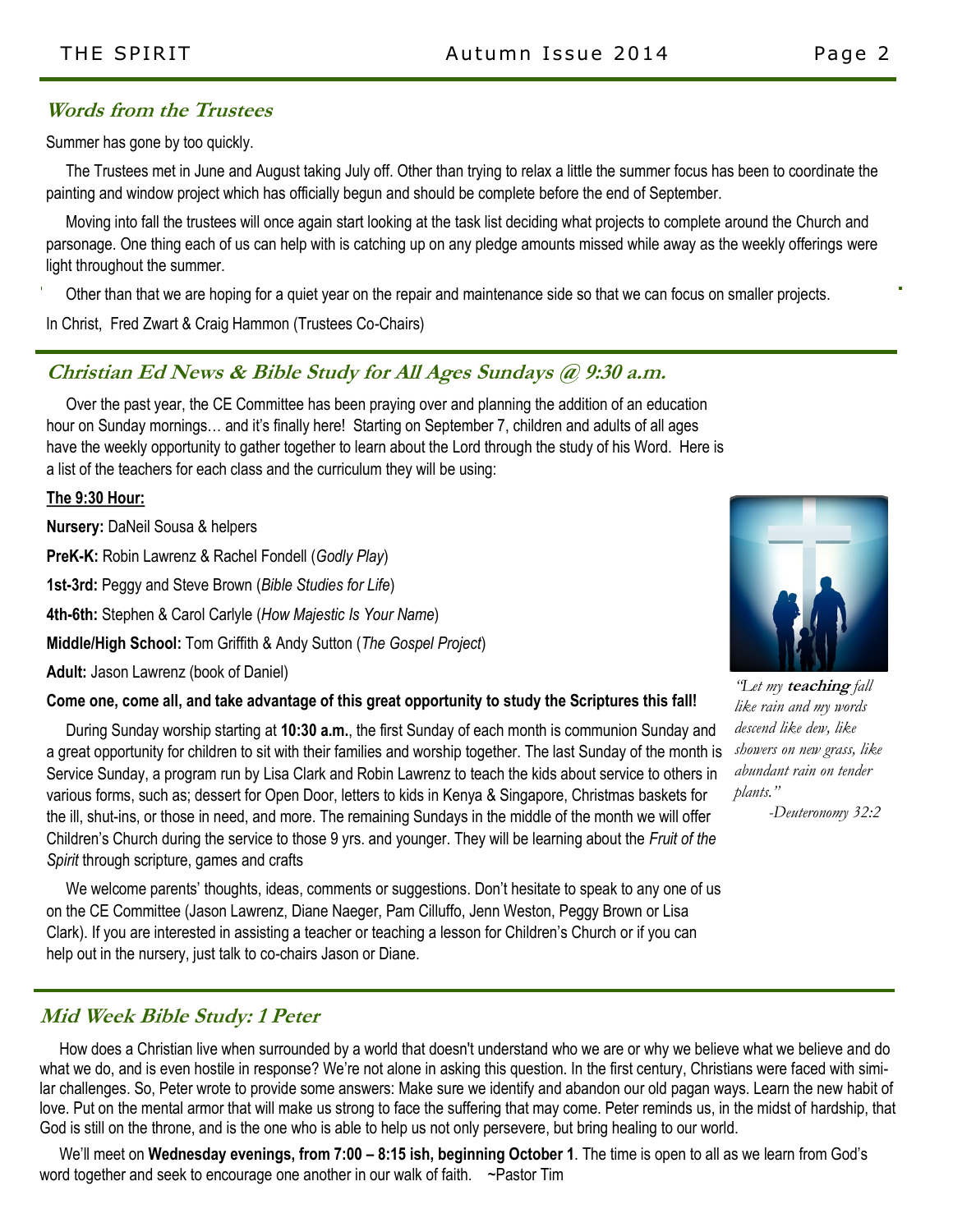### **Youth Group Happenings**

### A New Season!

Unfortunately, summer break is over and another school year starts! But new seasons always bring new adventures and blessings! Speaking of a new season, the youth group celebrates with Brian, Marya, and Connor Marsh as they have settled in Corpus Christi, TX. We surely will miss having them around and enjoying their ministry to us here at FCCOE but we look forward to another season and eagerly anticipate what God has in store for us!

I am excited to step up as the new youth pastor and can't wait for another fun year of good food, good games, and fun outings! I also anticipate another great year of growing closer to the Lord and I desperately desire to be of service to you all in that as well...............Andy Sutton

#### The Gospel Project: God's Kingdom

On top of eating dinner together, playing games and enjoying each other's fellowship, our weekly youth gatherings will focus on prayer and bible study. I am excited to lead and interact with the youth through a bible study that answers the question: What is the main theme of the Bible? What is the chord that ties it all together?

#### Service Opportunities:

Walk to End Homelessness: Saturday October 18th - Family Promise North Shore is hosting the event. Let's get a team of youth to walk together for the cause. We can even plan on wearing matching outfits or crazy costumes! Start brainstorming…

Open Door ministry provides meals for the homeless in Cape Anne. On November 30, the youth group will be serving the meal. Let me know if you are interested in helping! Let's shoot for team of 4-5 volunteers!

#### Winter Retreat: Camp Berea

It's a long way off but winter is a coming! Start saving and getting pumped for Berea 2015! Shooting for the second weekend in February.

### **Youth Group 2014**

**Sept. 1**– Parent & Youth Cookout to kick off our new school year!

**Sept. 8–** Red Sox Game \$10

**Oct. 26–** Annual Halloween Party; food, costume contest, games, prizes...more!

**Nov. 16–** Laser Tag, TBD

**Nov. 30–** Open Door 2-5pm

**Dec. 14–** Christmas Party for All! TBD

### **PAX : The Center for Christian Spiritual Formation**

### **PEACE**

**"...the Lord turn his face to you and give you peace."**

**Numbers 6:26**

**PAX** is a ministry of spiritual formation based in the life of the church. It offers individual and communal practices for men and women to spend time with God and connect with God's transforming love within us. These offerings are for FCCOE members, friends as well as north shore area churches (there is a nominal fee for each of these offerings for those outside the FCCOE).

#### **PAX Offerings**:

- **Book Series–** discussion and dessert, with reflections on what each novel can teach us about life with God. (**9/27/14** Hansen's *Atticus,* **1/31/15** Hijuelos' Mr. *Ive's Christmas* & **5/9/15** Krivak's *The Sojourn)*
- **A Day Apart–** 9am-2pm, mini retreats, 4 days/year includes devotionals, reflection guide, joint prayer, personal time and Spiritual Direction (**10/10/14** Ordinary Time, **1/9/15** Epiphany, **3/7/15** Lent & **5/29/15** Pentecost)
- **The Way of Christian Prayer–** 9am-11am, with a speaker introducing new forms of prayer (**1/24/15** Visio Divina**, 2/7/15** Praying with Icons, **4/ 11/15** The Jesus Prayer & **5/23/15** The Labyrinth Prayer)
- **At-Home Retreats–** 5 days to notice God in your daily routines (**10/6-10/14** *God Waits for You,* **12/8-12/14**  *Advent* and **3/16-20/15** *Spiritual Seasons*)
- **Movie Series–** viewing and discussing what each movie can teach us about life with God shown at the West Church in Haverhill (**11/7/14** *Spitfire Grill,* **2/13/15** *The Secret Life of Bees,* **4/17/15** *TBD)*
- **Spiritual Direction–** once/month with a trained director focusing on your relationship with God

For more information contact: Rama Ziegenhals at ramapax@gmail.com and www.paxcenter.org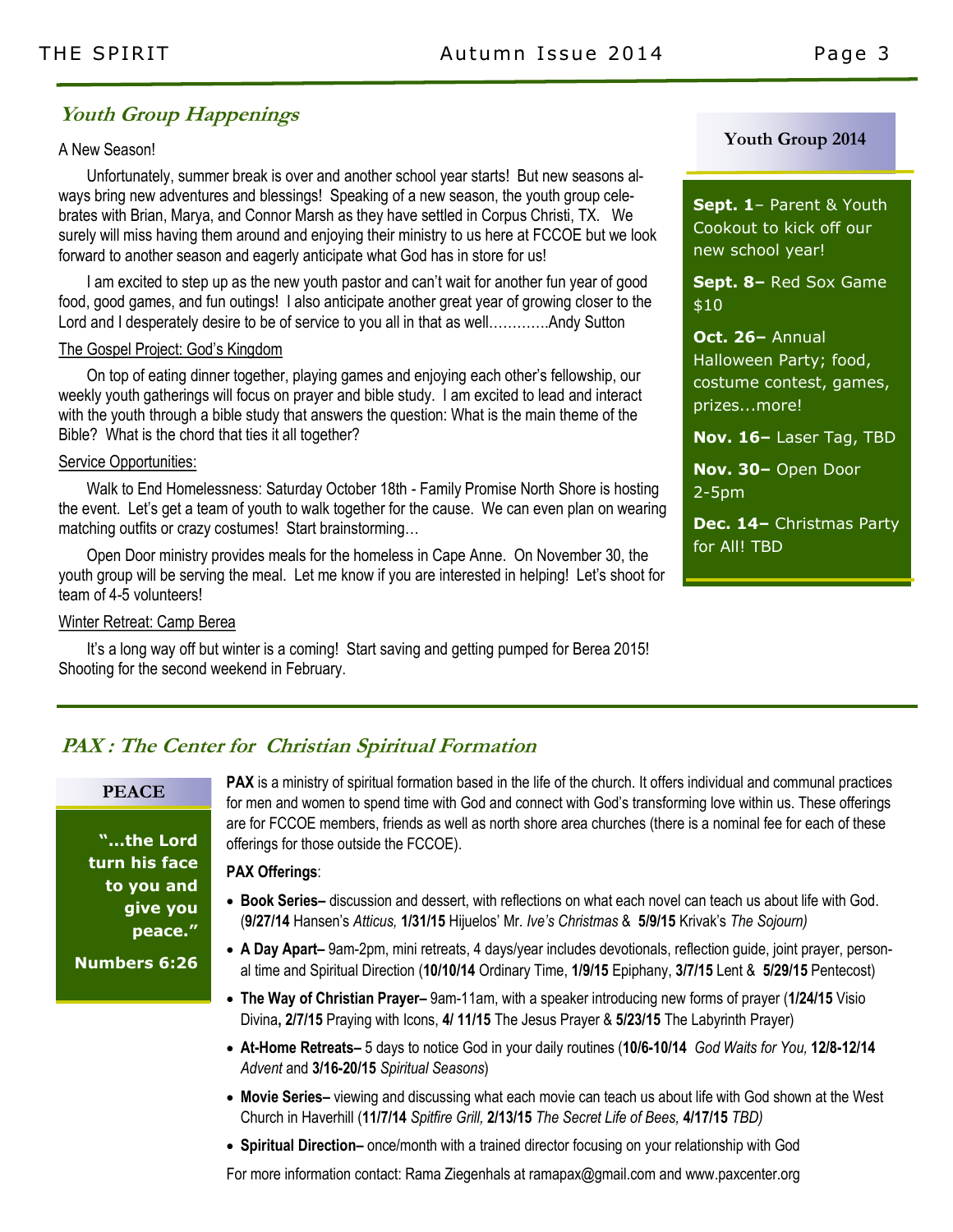### **Family Promise**

Words from our fearless leader and coordinator Susan Zwart;

 We at the FCCOE have hosted for seven weeks since the launch of Family Promise North Shore Boston in May of 2013. Your dedication to the program and families is so appreciated. We have witnessed many families leaving the program and finding housing and jobs and we will continue to welcome those who come to us in need.

 Of coarse a program like this could not be possible without the volunteers of our church and other Essex churches, so we would like to take this opportunity to give a big "Thank You" to all who have volunteered. We would also like to extend an invita-



tion to those who would like to be a part of this wonderful ministry, our upcoming dates for the remainder of the year are **Oct. 26– Nov. 2** . Please contact Susan Zwart at susan@foodpantry.org. if you would like to help during that week with set-up, take-down, making or serving meals, socializing with families or sleeping over.

 You can also help by taking part in the **1st Annual Walk to End Homelessness this October 18th**. Invite family, friends, neighbors, coworkers to join in the fun and donate to a great cause. You will walk around Lynch Park in Beverly, 3.1 miles. Register by going to www.familypromistnsb.com click on "Register Today" then "Registration" then "Team Walker" find "Team Timothy Z." & have FUN!

### **Open Door**

*God made loving people to show us day by day how far the wonders of His love can go. And all the good they do helps make a better world - a little bit of heaven below.*

### We serve the *Open Door* quarterly and monthly.

**Quarterly opportunity;** there is a very devoted group who has been helping to prepare the meal of American chop suey for a very long time. Then there are those who step up when we need fill-ins. We can always use more people to cook. We usually need 9 (9x13) pans of chop suey and 3-4 cakes of any flavor. If cooking is not your specialty there are simple donations of milk, bread, butter, coffee, and salad bar items you can provide. These items can be brought to the church on Sunday before we serve. I always have to go shopping the day of service to pick up anything we may still need, therefore donations of cash help out in this way. And don't forget you can volunteer to help serve from 4PM –6PM. **Our next opportunity to serve for 2014 is December 1st!**

Our church has been serving dinner at the *Open Door* for about 30 years. Our meal is one of their favorites. Our church is truly blessed to have a congregation that is so caring and generous. It always amazes me the amount of people who step up to the plate when a need arises. I want to say thank you to all the wonderful people who have helped to keep this mission going.

I can never thank you enough, Carolyn Knowlton

**Monthly opportunity;** I have committed the FCCOE committees and Youth Group to serve the last Sunday of every month. We meet at 2pm to prepare, make, serve, and clean-up after our meal and finish by 5pm. I ask Kenn, the manager, if he has anything he wants to use up and make into a meal. We then make a menu together and I buy any items we need to complete the meal. If he has nothing to use, I work out a menu with him and buy all the food needed. Both cases I ask for a cash donation from those helping that day. If you can not help by being there a cash donation is welcome to defer costs not covered. I occasionally ask the kids during Service Sunday to help me with a dessert, which is always enjoyed by the diners! **Our fall schedule is : September 28th– CE, October 26th– Missions, November 30th– Youth Group and December 28th– I need a group to help please!**

I really appreciate the support and help I have received over the past 2 yrs. It is a pleasure cooking and serving with all of you and helping our neighbors in need! Many thanks, peace…………….Lisa Clark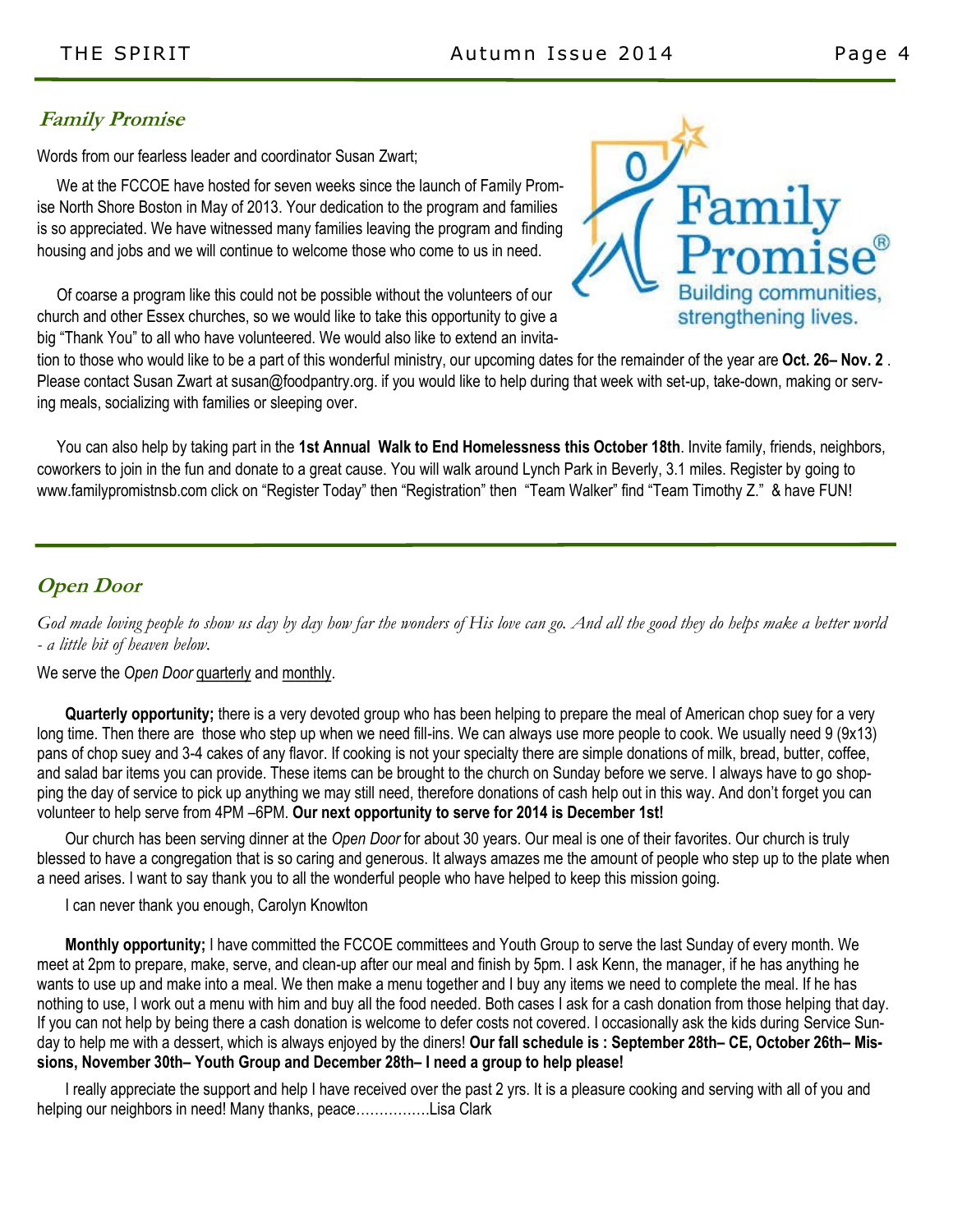### **Missions' Update**

Over the summer the Missions Committee has been pleased to have Tim Wick from Pioneers come and visit with us and tell us what he and Rebecca and their three children are doing in the Lord. Tim has just completed his masters program in the field of English language and will be leaving for the Middle East to work for a University there. Please keep them in prayer that their visa's will be cleared and that they obtain a work permit and find appropriate housing.

We also had a wonderful surprise visit at our shepherd's picnic from the Williams' family, Drake, Andrea and two of their three children. Drake teaches at Tyndale Theological Seminary in Amsterdam and Andrea is a part of a team that teach an intense English course to these students. There are 54 students from 22 different countries and each student is serving in a leadership position in their home country. Please keep them in prayer for they all are from persecuted countries.

The Committee is looking forward to having more local and International Ministries come and visit the church in the months ahead. Also we all are looking forward to volunteering to cook and serve dinner at the "Open Door" in the near future.

~ Jane Murphy, Missions Chairperson

### **VBS: Weird Animals Wrap-Up**



 We are all "weird animals", each one of us is different, but it's okay because God made us who we are; don't try to be someone you're not, because Jesus loves you just the way you are.

 On July 20th the church was invaded by many "weird animals", who arrived to find a setting resembling something from Dr. Seuss (thanks to everyone who came out to help decorate). It was an amazing five days of singing, dancing, making crafts and doing experiments, playing games, listening to testimonials of other children, and watching bible stories come to life; all while praising God and learning His love for us. We had 62 enthusiastic children attend, and 30 phenomenal volunteers assist. (This was our third highest attendance in eleven years of VBS; and the highest attendance we have had in the over five years!)

The stories parents shared with me were so touching, and reassured me we were reaching

these kids. One mother told me on the way home after the second night at VBS, her son said to her, "You know mom, I always knew I was different, but did you know God still loves me?" I had another mother tell me her daughter started crying on the way home after the first night. Worried, the mother asked what was wrong. Her daughter sobbing said, "There are only four days left of VBS!"

Added as a special surprise, the last evening after another delicious meal from Caroline Craig, we had some truly weird animals brought in. Curious Creatures paid a visit complete with a flying squirrel, a hedgehog, a chinchilla, a skunk, a corn snake, a boa constrictor named "Fluffy", and an alligator! (Thank you to the Steve & Peggy Brown for making this possible!) Children had the opportunity to hold them and ask questions and let snakes be draped over them. It was a wonderful ending to such a great week. If you have not checked it out yet, go to www.fccoe.org and view the updated imovie, complete with last day's events (under "Ministries," "VBS").

~Kathy Archer, VBS Director

### **Deacons' Update**

The new group (since May) of Deacons are enjoying getting to know each other, and are currently finishing up a study of Generous Justice by Tim Keller.

The Deacon/Shepherd picnics in July were a big success again this year with attendance up from last year. We're considering the possibility of a Deacon's retreat and a whole church retreat. We hope to get a Pictoral Directory under way this fall. We plan to do this ourselves and would love to have some knowledgable volunteers lead the way.

Speaking of volunteers ... it would be wonderful to have more people sign up on the clipboards in the vestry for greeting, ushering, and reading on Sunday mornings. It's a pleasant way to be involved in our congregation.

We're always available for ongoing Shepherd service, set us know if we can support you in some way.

~Margot Hammon and Steve Brown, Deacon co-chairs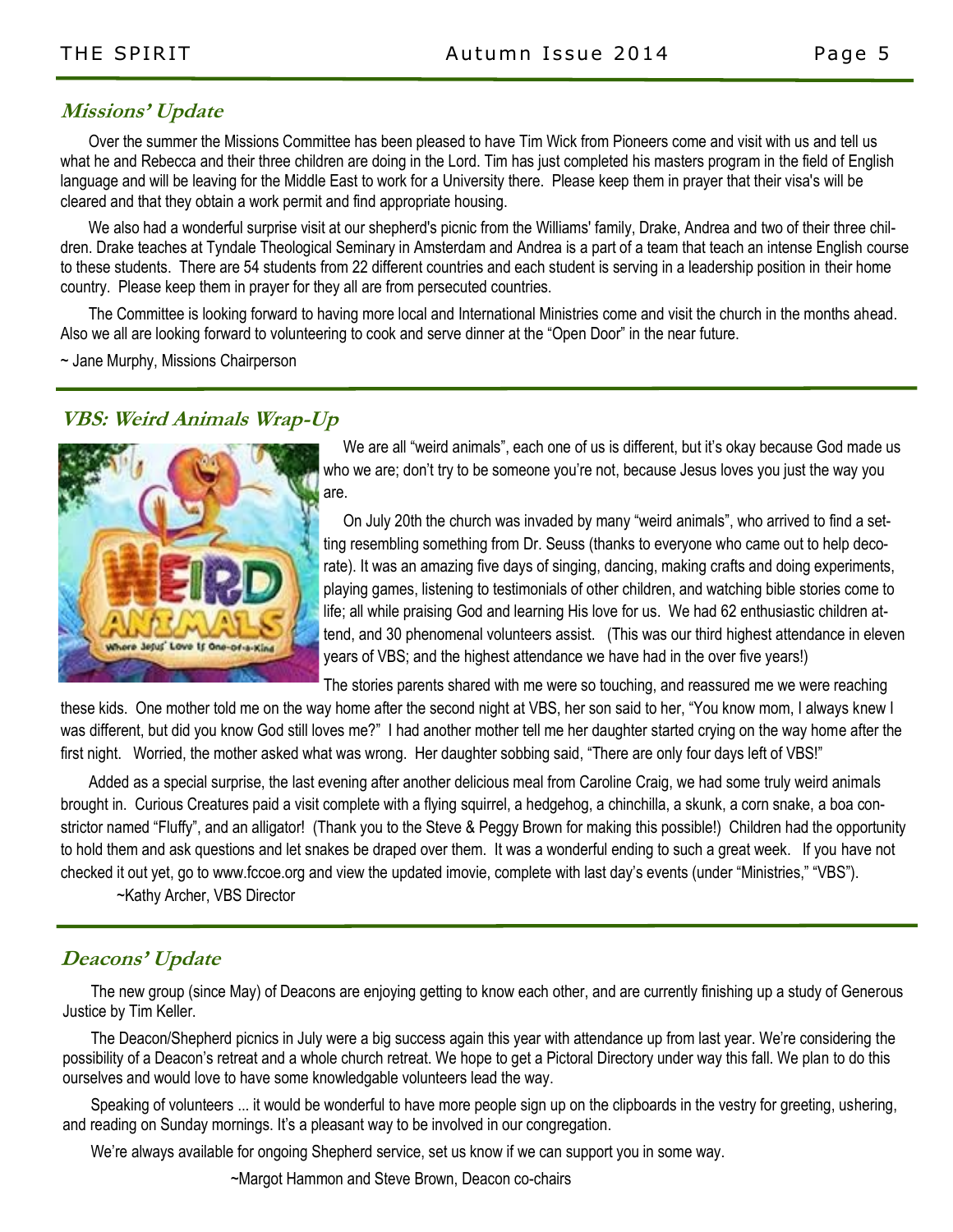### **The Women's Corner**

 Summer has flown by without much organized activity for women but I know we've all been busy with VBS, Family Promise and our ordinary responsibilities.

 Now fall is almost her and that means our thoughts turn to the Women's Retreat. Thank you all so much for your cooperation when it came to early payments and sign-up. We have a full house (30) and a short waiting list. But the good news is this—we can accommodate more people if some are willing to share a room with a friend. Please contact me if you have a buddy to room with and we can then include all on the waiting list as well as others who might wish to go. The date is October 17-19, the total cost is \$150 (2nd payment due 9/30) @ the Marie Joseph Spiritual Center, Biddeford, ME.

We are hoping to schedule a church fair work day or two to make items for sale, I will keep you posted.

 Our Christmas brunch and Yankee Swap is scheduled for December. Hope this is convenient for you. We eat well and have a great time. Love to you all in his name, Caroline Craig

### **Holiday Fair: Saturday, November 22nd!**

November seems so far away, but it's never too early to be thinking "fair". We will need items for: White Elephant Room Baked goods for the food table

Silent Auction items Handcrafted items.

 If you had a Chairperson role last year and are going to continue please let me know. It would be very helpful. At the Ladies Brunch, I also asked for help with co-chairing this event. No one has come forward, and I do need help. This is an all church fundraiser.

 Most of us "fall clean", so keep the church in mind with all those items you no longer use or need. Handcrafted items are always welcome………..check out "Pintrest" for ideas in an area that interests you. Silent Auctions items that are popular: gift certificates for services from members, food (of any kind), or if you have an interesting talent and can create a unique item.

If you have ideas or questions, please contact: Pam Prichard at pfjac@aol.com **or** 978-546-1099

### **BellzUp!**

North Shore Ringers and *Paul Revere Ringers* rehearsals begin Sunday October 5th!

*Honoring God with excellence and fun in the world of music!*

 The **North Shore Ringers are a youth handbell choir** and ministry serving the North Shore of Massachusetts. We have made appearances all across the North Shore, including the Topsfield Fair and on radio station North Shore 104.9. Already we have been invited back for Massachusetts State Senator Bruce Tarr's annual toy drive this December, which is being broadcast all over the North Shore; and Gloucester's annual tree-lighting ceremony, where we perform before thousands!

 The North Shore Ringers are recruiting new members. A background in music is not a requirement, this makes an ideal setting for beginning in music. Membership is open to all kids in grades 1-12, at not cost . We meet on Sunday afternoons **starting on October 5**. The **Jubilee Ringers** are our **beginning group**, generally for kids in grades 1-3. Rehearsal begins promptly at **3:00—4:15pm**. The **Concert Group** is our **advanced group**, generally in grades 4 through high school. Rehearsal begins promptly at **4:00—5:30pm**.

 The **Paul Revere Ringers are our adult bell choir**. In addition to making regular appearances in Sunday services at the church, we also appear annually at the Town of Essex Memorial Tree Lighting ceremony in December. Starting October 5, we meet on Sunday afternoons immediately following Sunday service. We are looking for new members, you do not need to read music to join!

For more information contact: Greg Naeger @ (978)380-2250 **or** no.shoreyouthringers@comcast.net **or** porringers@comcast.net

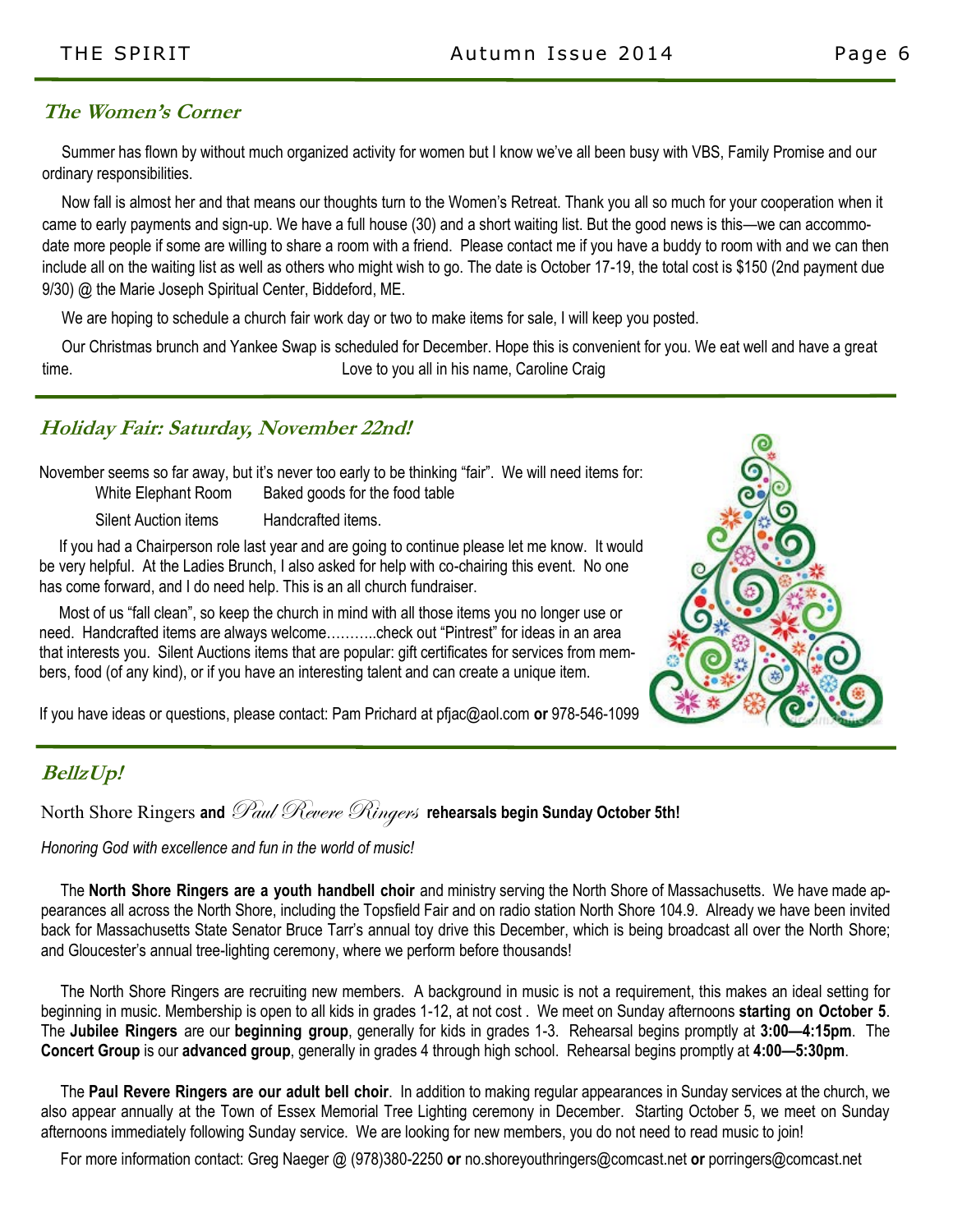### **Do You Know…**

...Jess and David Webb??? So let me introduce you to them through some questions I threw at them.

### **Where did you grow up?**

Jess grew up in Essex, MA. Jess was born in Pennsylvania then moved to California but moved to Essex at age 10.

David grew up in Leicester, England and moved to America in 2003. David is currently applying to become a US citizen.

### **How many siblings?**

David has one older sister, Tracy. Jess has 2 older sisters, Brooke and Alyson

### **Pets?**

Kia is our 9 year old lab dalmation mix who loves hiking.

### **Favorite vacations or fun trips or memories?**

We spent 2 weeks in Italy for our honeymoon and had an amazing time. We can't wait to go back. Last summer we went to England for David's sister's wedding and then spent time in Amsterdam. If we were to ever live abroad we would love to live in Amsterdam.

### **College? major? jobs?**

Jess went to Taylor University in Indiana and majored in social work. David went to Cambridge College and majored in psychology. We are both social workers. Jess works with elders and David works with adults with brain injuries. We met at a social service agency when we were both working with adults with developmental disabilities 5 years ago.

### **When did you get married?**

We got married 2 years ago in the backyard of our good friends home in Essex. We were living in Gloucester but just bought a house in Essex 2 months ago.

### **When did you start attending FCCOE?**

Jess started attending FCCOE about 10 years ago and Jess introduced David to FCCOE about 4 years ago.

#### **Funny stories associated with FCCOE experiences?**

I don't think we have any funny experiences but we are very grateful for the FCCOE community. We have always felt very welcome by the community at FCCOE and we became members of the church last Spring.

#### **Favorite comfort food?**

I don't know if we have a favorite comfort food, but David is definitely the chef between us. He's an excellent cook and enjoys making different dishes. We've decided it's pancakes!

#### **Favorite dessert?**

Our favorite dessert is creme brulee. At our wedding everyone had their own creme brulee for dessert and it was delicious!

#### **Passions, hobbies, interests?**

We both enjoy walking, hiking, and being outside. Jess has always wanted goats and Jess and David went to a goat school in rural Maine to learn how to take care of goats... this is still in the works. We both love traveling and would love to travel more. David loves British football (soccer) and can usually be found watching the English Premier League on Saturday mornings.

#### **Favorite song? movie? book?**

Our favorite song is by Gomez - it's called *See the World*. For music Jess likes Ray LaMontagne, David Gray and Bob Dylan, and David likes *The Charlatans*. David is currently reading *The Game of Thrones* series.

So now you know...Jess & David Webb